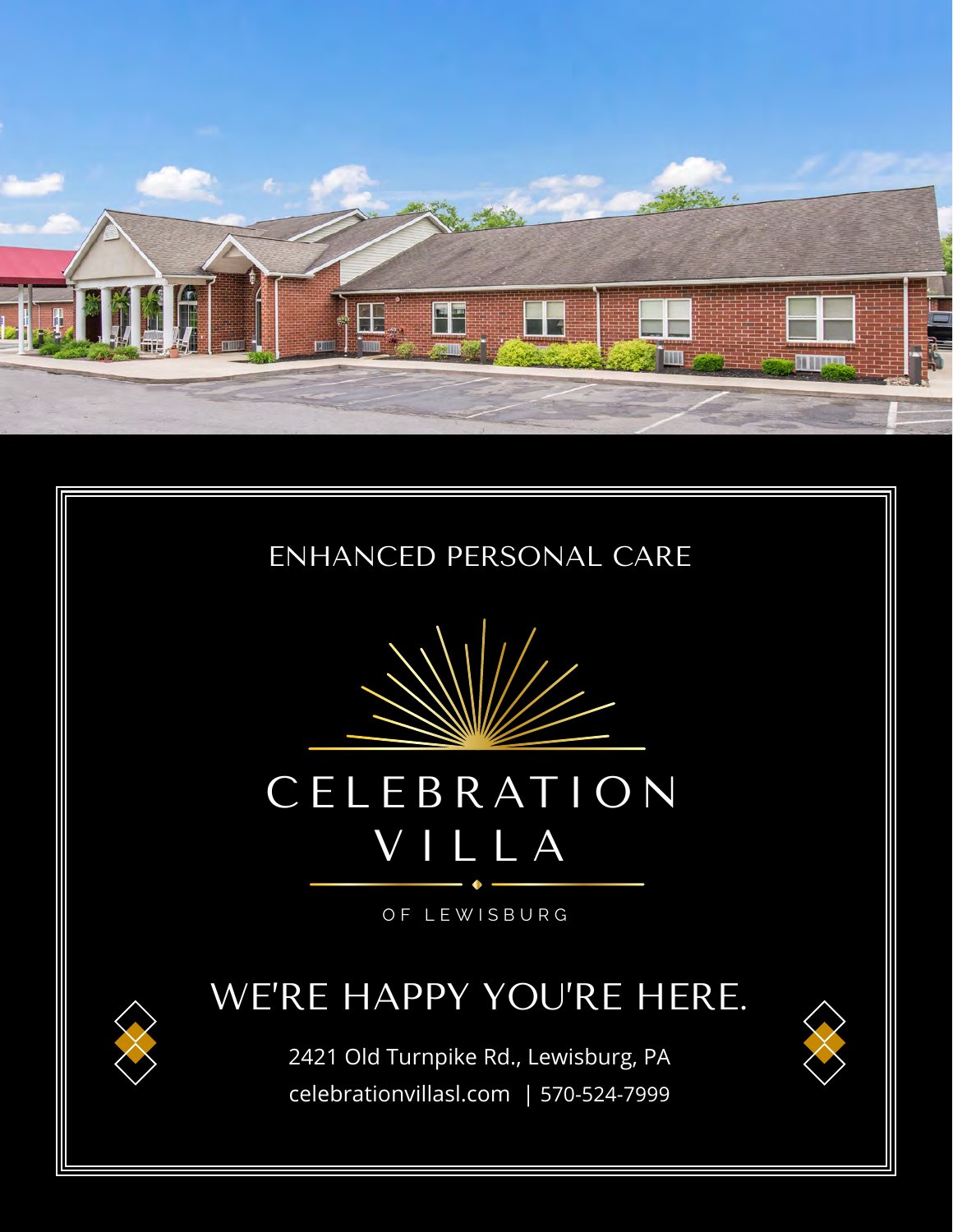## WE'RE HAPPY YOU'RE HERE.



#### WELCOME HOME

Celebration Villa of Lewisburg is a senior living community offering the care services and amenities of Enhanced Personal Care in a comfortable and convenient lifestyle. Our focus is to support our residents' independence and overall wellness. We treat each resident as respected members of our family. We understand the importance of our residents having a feeling of connection, community, comfort and caring.

You will find that our enhanced personal care amenities are everything you need under one roof. You can enjoy the comfort of the community attending one of our life enrichment classes, or visit with friends outdoors rocking on our porch. In addition, maintenance and housekeeping is included so you can enjoy your retirement years without worry.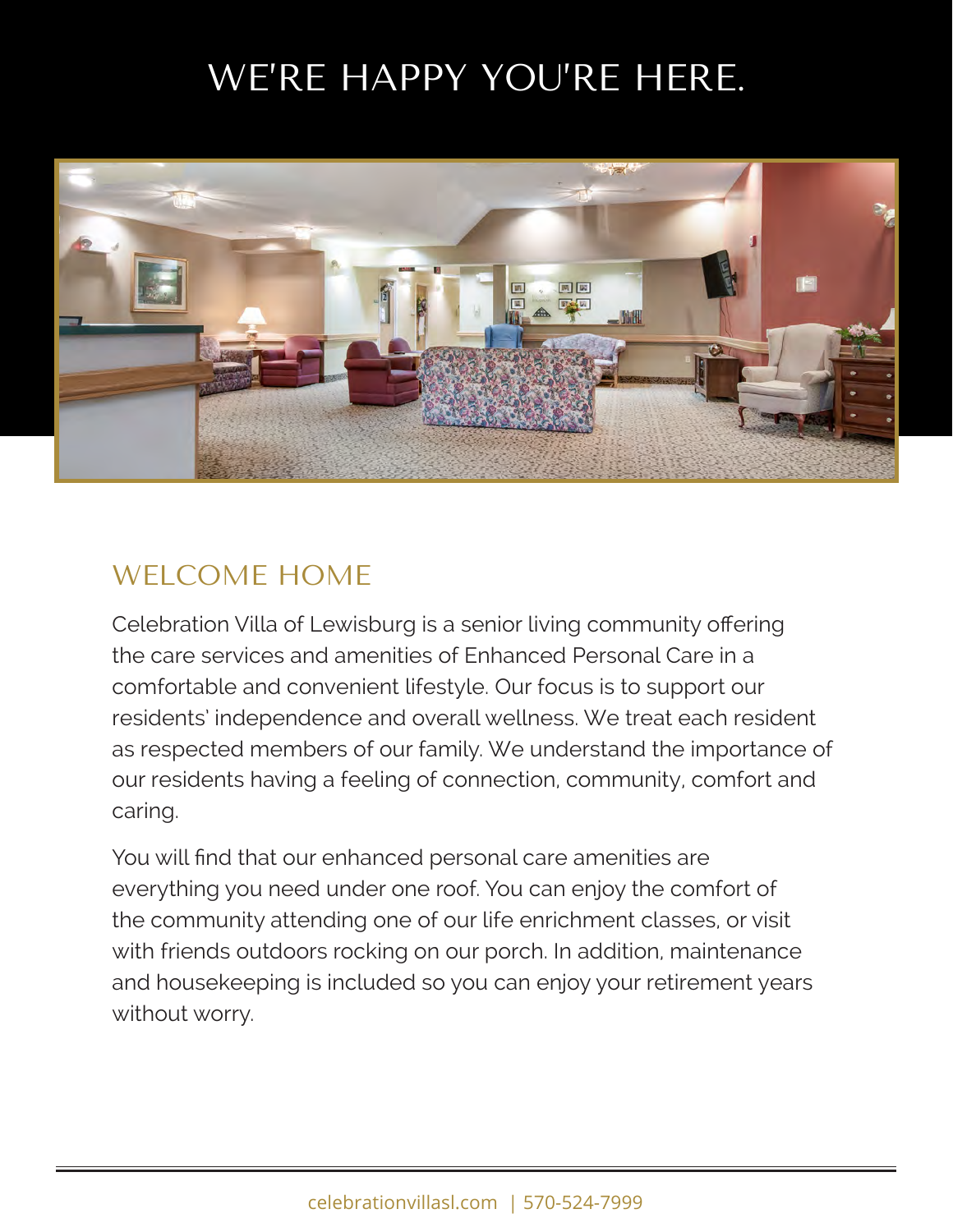## CARE WITH COMPASSION.

### SERVICES OFFERED

Residents at Celebration Villa receive the right care services that will serve their overall wellness. Together, we develop a care plan that is customized that will best serve their unique needs. Care-related services include, but are not limited to:

- Care staff onsite 24/7
- Personal care assistance with activities of daily living that may include help with bathing, dressing, and/or grooming
- Medication assistance and administration
- Mobility assistance
- Continence maintenance

At Celebration Villa, you may choose to remain with your current doctor or see any of our physicians that include:

- On-site or telehealth doctors
- Onsite rehabilitation therapy including physical, speech and occupational therapies
- Visiting podiatrist, dentist, home health, hospice, and more

#### SHORT-TERM RESPITE CARE

Residents in short-term respite care receive all of the amenities and enhanced personal care services, but for a shorter, predetermined length of stay. Respite care is for loved ones who may need a little help after a hospital or rehab stay, or when caregivers plan a family vacation or just need some time to relax and recharge.

To learn more about our enhanced personal care program and understand if it is right for you or your loved one, call us at 570-524-7999.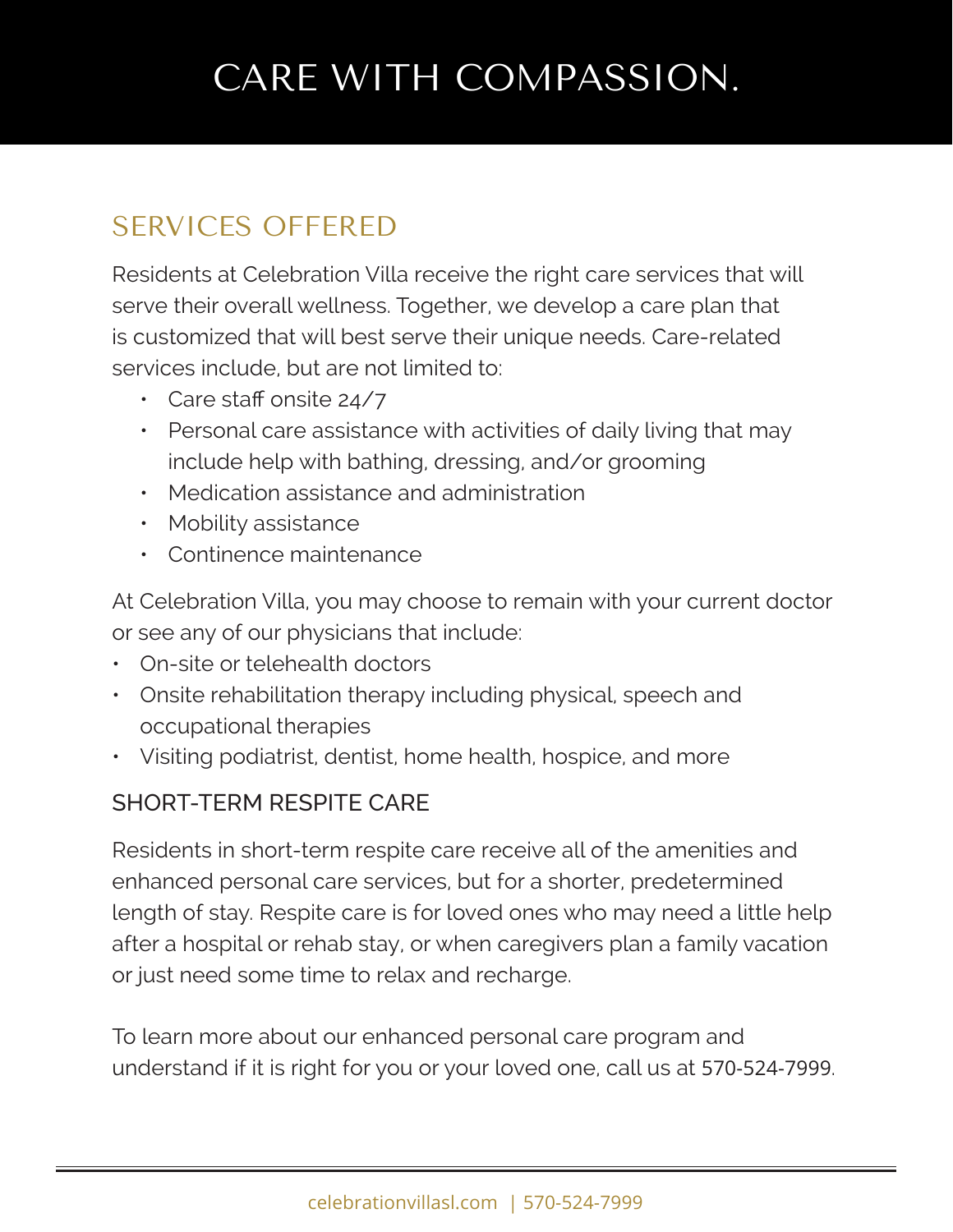## DINNER IS BETTER WHEN WE EAT TOGETHER.

### HOME-STYLE MEALS SERVED DAILY

Serving fresh, nutritious, and delicious food is what we do. When possible, we strive to get our hands on seasonal produce from local producers. Our staff members are pleasant and meet with each resident to understand their comfort foods and so we may accommodate individual tastes, preferences, and food allergies. Here's an example of a day's meals served to our residents:



- Scrambled Eggs. Bacon & Hash Browns
- Danish
- Cream Of Mushroom Soup
- Parmesan Crusted Fish Fillet or Vegetarian Taco Casserole
- Garden Blend Rice, Asparagus, Glazed Carrots & Dinner Roll
- Homemade Fruit Crisp
- Minestrone Soup
- Sausage & Eggplant Penne or Beef Patty Melt
- Seasoned Potato Wedges, Broccoli Florets, Baby Carrots & Garlic Bread
- Ice Cream Sundae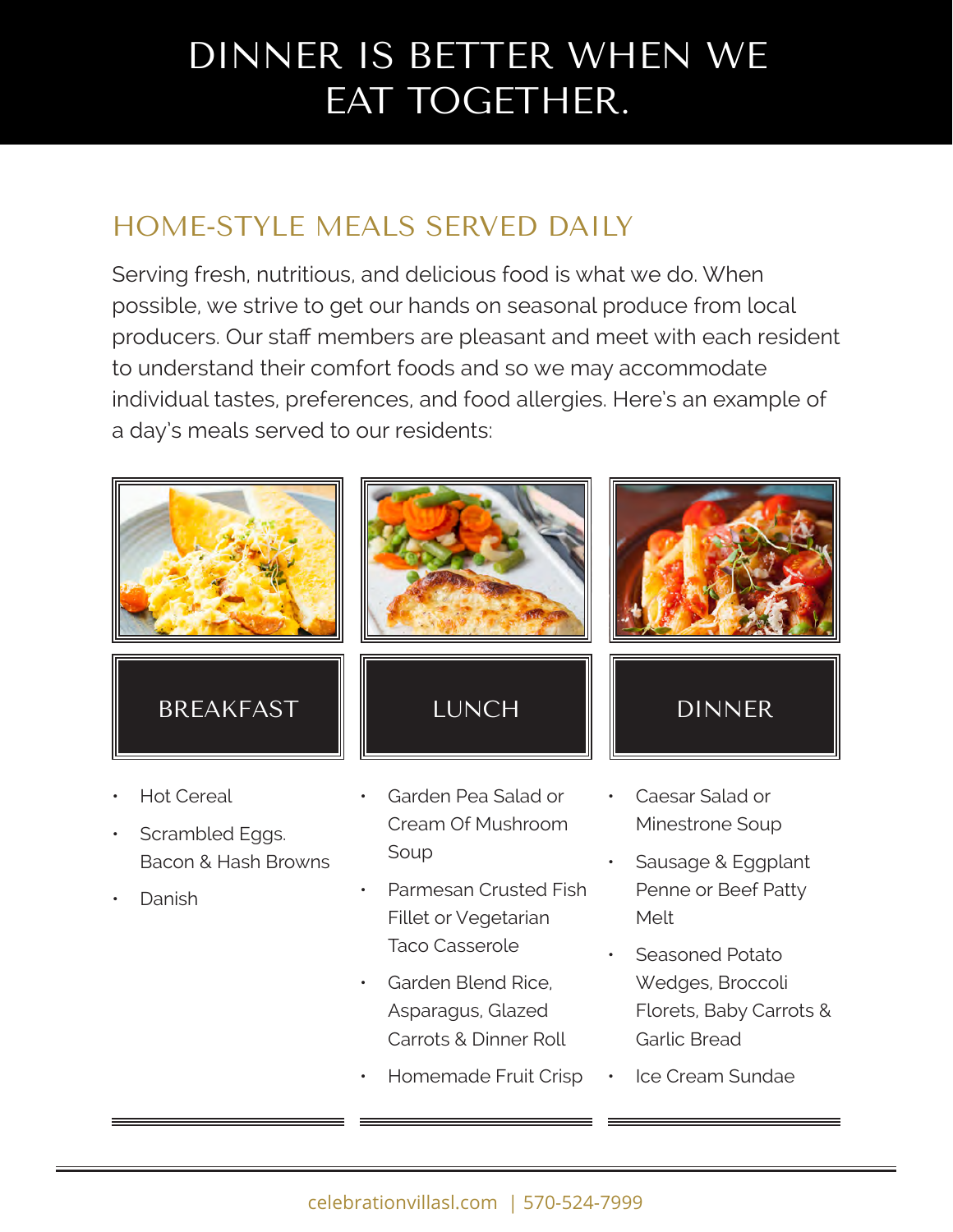## INCLUSIVE CULTURE THROUGH RESIDENT DRIVEN PHILOSOPHY.

### LIFE AT CELEBRATION VILLA

At Celebration Villa, we believe life should be celebrated at every stage. Residents can choose to fill their social cards with events and group activities, or further their personal growth through creative, spiritual, and educational opportunities. We prioritize a mix of offerings that nurture our residents' mind, body, & soul. Every opportunity is intentionally offered to our seniors to encourage and prioritize long-term health.

#### **MIND**

Intellectual exercise is the first of this trio and helps our seniors to improve attention, enhance memory, and increase independence. We do this through activities such as:

- Book clubs
- Trivia night
- Visiting local museums

#### **BODY**

Physical activity is crucial to maintaining seniors' balance and mobility. A few examples of these activities include:

- Chair yoga
- Walking clubs
- Chair or standing aerobics

#### **SOUL**

Enriching the soul can be done in a wide variety of ways, and are based on how residents would like to see their personal growth or give back to the local community. Some ways we love to incorporate self care are:

- Spiritual or religious services
- Pet therapy
- Volunteering at a local soup kitchen